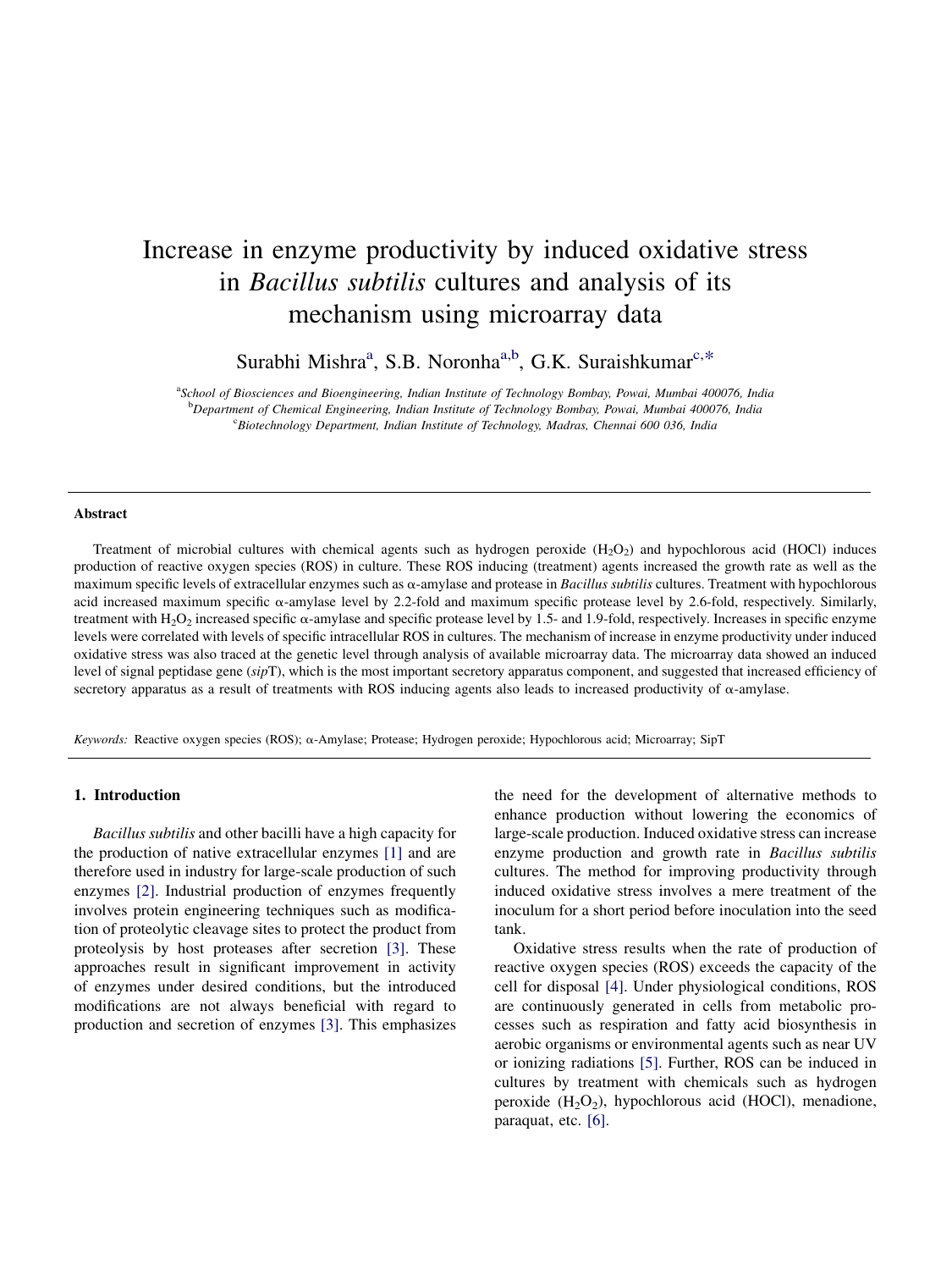<span id="page-1-0"></span>The effects of ROS produced by hydrogen peroxide treatment have already been studied at the transcriptional level using a microarray technique in B. subtilis [\[7\].](#page-6-0) The microarray data provides information about expressions of genes under specified growth conditions. The microarray data under hydrogen peroxide induced oxidative stress showed changes in transcriptional levels of a large number of genes.

In the present work, we have studied the effect of ROS inducing (treatment) agents such as hydrogen peroxide  $(H<sub>2</sub>O<sub>2</sub>)$  and hypochlorous acid (HOCl) on cell growth and enzyme productivity in *B. subtilis* cultures. We report significant increases in the specific activities of extracellular  $\alpha$ amylase and protease, and consequent increases in total enzyme concentration with increase in the levels of intracellular ROS in the ROS range studied. We have further analyzed the microarray data of hydrogen peroxide mediated oxidative stress in B. subtilis to investigate the possible relationship between genes induced and increased production of  $\alpha$ -amylase and protease.

## 2. Materials and methods

## 2.1. Bacterial strain and media

The microorganism used in the study, B. subtilis 748 (trpC2) was obtained from the Bacillus Genetic Stock Center, Ohio State University, OH, USA. The bacteria were grown in Luria Bertani (LB, Miller) medium (Hi-Media)  $(10 \text{ g l}^{-1}$  casein enzymic hydrolysate, 5 g l<sup>-1</sup> yeast extract and 10 g  $1^{-1}$  sodium chloride, supplemented with kanamycin, 10  $\mu$ g m l<sup>-1</sup>) at 37 °C under shaking conditions.

#### 2.2. Treatment procedures

The bacterial cultures in mid-exponential phase, at a concentration of 1.8 g  $1^{-1}$  were exposed to freshly prepared 10 mM HOCl (prepared by dissolving an equal volume of sodium hypochlorite in distilled water), corresponding to 5.55 mmol HOCl  $(g \text{ cell})^{-1}$ . This exposure was followed by 10 min of incubation in the dark at a shaker speed of 180 rpm maintained at  $37^{\circ}$ C. The residual free chlorine was quenched with an equal volume of 0.2 M sterile sodium thiosulphate  $(Na_2SO_3)$  solution. To remove the excess sodium thiosulphate, cells were centrifuged and re-suspended in fresh media. The treated cells were used for inoculation (10%, v/v) in fresh LB media.

In the case of  $H_2O_2$  treatment, cells at a concentration of 0.9 g  $1^{-1}$  (early exponential phase) were exposed to 2.5 mM pulses of  $H_2O_2$  at 30 min intervals. Since  $H_2O_2$  is a weak inducer of ROS compared to HOCl, a continuous-mode exposure to  $H_2O_2$  was chosen.

For HOCl toxicity studies, various concentrations of HOCl, i.e. 1, 2.5, 5, 10, 20, and 40 mM which corresponded to 0.56, 1.38, 2.78, 5.55, 11.11, and 22.22 mmol  $(g \text{ cell})^{-1}$ ,

respectively, were used, and the procedure mentioned above was followed. For  $H_2O_2$  toxicity studies, one time exposures of mid-exponential phase cells to different  $H_2O_2$  concentrations, i.e., 0.5, 1, 2.5, 5, 10 and 20 mM, which corresponded to 0.55, 1.11, 2.78, 5.55, 11.11 and 22.22 mmol  $(g \text{ cell})^{-1}$ , respectively, were used. The treatment doses of HOCl and  $H<sub>2</sub>O<sub>2</sub>$  were chosen based on the results of the toxicity studies, from the number of colony forming units (CFU) under various concentrations of HOCl and  $H_2O_2$ , as detailed in [Section 3](#page-2-0).

#### 2.3. Enzyme assays

Assays were performed for  $\alpha$ -amylase (extracellular as well as intracellular) and the family of proteases (referred to as protease). Standard methods were used for enzyme assays: the azocasein degradation method for protease [\[8\]](#page-6-0) and spectrophotometric measurement of blue coloured complex of leftover starch with iodine at 620 nm for  $\alpha$ -amylase [\[9\]](#page-6-0). The specific enzyme levels were determined by normalizing the total enzyme concentration with the cell concentrations.

## 2.4. Intracellular enzyme assay

One milliliter of the fresh bacterial culture was centrifuged (7000  $\times$  g, 5 min and 4 °C) and cell pellets were washed with 0.2 M phosphate buffer saline (PBS) (pH 7.0) twice to remove all traces of media with extracellular secretions. The pellets were suspended in an equal amount of 0.2 M PBS containing  $2.5 \text{ mg ml}^{-1}$  lysozyme, 100 mM sucrose, 132  $\mu$ M EDTA and 2.5 mM MgCl<sub>2</sub>, and incubated at 37  $\degree$ C for 15 min to generate protoplasts. The solution was centrifuged at  $10,000 \times g$  for 10 min at 4 °C to recover the protoplasts. The resulting protoplasts were washed with the same suspension buffer without lysozyme. The protoplasts were pelleted by centrifugation and then lysed by osmotic shock or addition of 1 ml of distilled water. This extract was used for intracellular enzyme assays using standard protocols as in the case of extracellular enzyme assays.

#### 2.5. ESR spectrometry

The procedure used for ESR spectrometry was similar that one used in earlier studies [\[10\]](#page-6-0). One milliliter of the fresh bacterial culture was centrifuged  $(12,000 \times g, 10 \text{ min})$ and  $4^{\circ}$ C) and cell pellets were washed with 0.9% saline three times to remove traces of media with extracellular secretions. The pellets were suspended in an equal amount of 100 mM Tris buffer (pH 8.0, saturated with nitrogen). Then 2.5 mg ml<sup>-1</sup> lysozyme, 100 mM sucrose, 132  $\mu$ M EDTA and  $2.5$  mM  $MgCl<sub>2</sub>$  were added to the cells which were incubated at  $37^{\circ}$ C for 15 min. The solution was centrifuged at 12,000  $\times$  g for 10 min at 4 °C to recover protoplasts. The resulting protoplasts were washed properly with the same suspension buffer without lysozyme. To the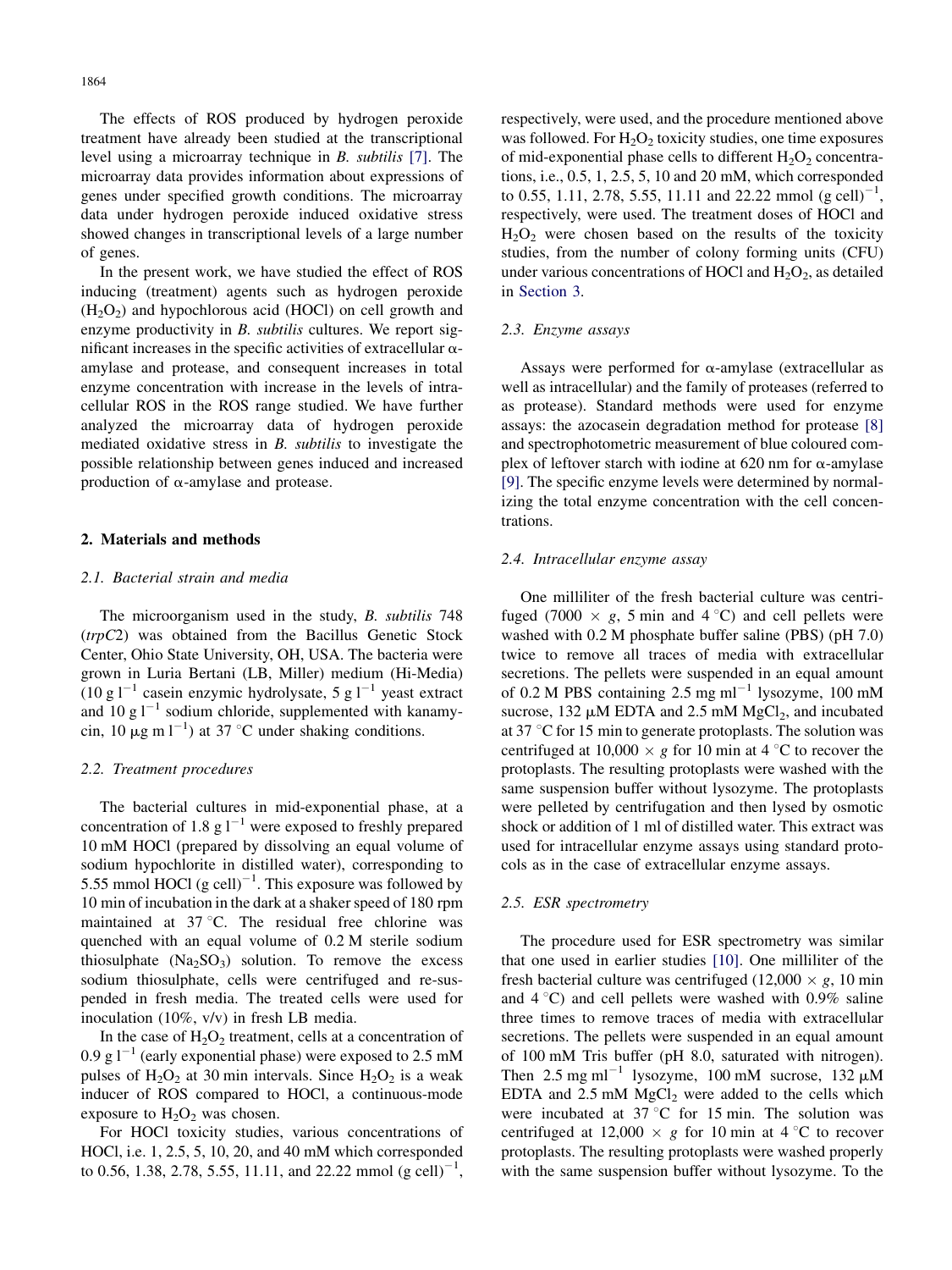<span id="page-2-0"></span>protoplasts, 80 mM dimethyl-1-pyrroline-N-oxide (DMPO, Sigma) as a spin trap was added. Subsequently, the volume was made up to 1 ml using distilled water saturated with nitrogen and mixed thoroughly to break open the protoplasts. The final two steps, which include addition of spin trap and lysis of protoplasts, were performed under red light. The derivative ESR spectra were obtained using a Varian E-112 EPR, spectrometer. The area under the absorption curve was obtained by double integration of the derivative ESR spectrum, and a standard curve was used to obtain the actual ROS concentrations. The free radical concentration is proportional to the area under the absorption curve [\[11\].](#page-6-0) The specific intracellular ROS level was obtained by normalizing the ROS concentrations with the corresponding cell concentrations. The ROS type was identified by comparison with standard spectra in the literature [\[12\]](#page-6-0).

ESR spectrometer recording settings were as follows: field set 3380 G; microwave frequency, 950 MHz; microwave power, 5 mW; modulation frequency, 100 kHz; modulation amplitude, 2 G; and receiver gain  $2 \times 2 \times 10^4$ .

## 3. Results and discussion

#### 3.1. Toxicity of treatment agents

The toxicity levels of the treatment agents (HOCl and  $H_2O_2$ ) were determined by exposing the bacterial cultures in the exponential phase with different concentrations of treatment agents, as detailed in [Section 2](#page-1-0). The colony forming units obtained under various treatment conditions are presented in Table 1. It can be observed that at 20 mM HOCl  $(11.11 \text{ mmol } (g \text{ cell})^{-1})$  and  $5 \text{ mM } H_2O_2$  (5.55 mmol  $(g \text{ cell})^{-1}$ ) concentration, the number of colonies were half those in to the untreated culture. Such concentrations are referred to as  $LC_{50}$  values. The  $LC_{50}$  values for HOCl and  $H_2O_2$  for *B. subtilis* were higher than that of another bacterium Xanthomonas campestris, which were 4.5 mmol  $(g \text{ cell})^{-1}$  and 3 mmol  $(g \text{ cell})^{-1}$  for HOCl and H<sub>2</sub>O<sub>2</sub>,

Table 1 Effect of various treatments on the number of colony forming units (CFU)

| of $\lambda$ and $\lambda$ comments on the humber of colong forming units $(\alpha, \alpha)$ |                                    |                                         |  |  |
|----------------------------------------------------------------------------------------------|------------------------------------|-----------------------------------------|--|--|
| Treatments                                                                                   | Treatment doses<br>$(mmol/g$ cell) | Number of colony<br>forming units (CFU) |  |  |
| Untreated                                                                                    | $\mathbf{0}$                       | $132 \pm 7$                             |  |  |
| <b>HOCl</b> treatment                                                                        | 0.56                               | $126 \pm 6$                             |  |  |
|                                                                                              | 1.11                               | $62 \pm 4$                              |  |  |
|                                                                                              | 2.78                               | $212 \pm 12$                            |  |  |
|                                                                                              | 5.5                                | $246 \pm 11$                            |  |  |
|                                                                                              | 11.11                              | $66 \pm 7$                              |  |  |
|                                                                                              | 22.22                              | $0\pm 0$                                |  |  |
| $H_2O_2$ treatment                                                                           | 0.56                               | $122 \pm 8$                             |  |  |
|                                                                                              | 1.11                               | $104 \pm 4$                             |  |  |
|                                                                                              | 2.78                               | $183 \pm 10$                            |  |  |
|                                                                                              | 5.55                               | $67 \pm 6$                              |  |  |
|                                                                                              | 11.11                              | $0\pm 0$                                |  |  |
|                                                                                              | 22.22                              | $0\pm 0$                                |  |  |
|                                                                                              |                                    |                                         |  |  |

respectively [\[13\]](#page-6-0). The highest colony counts and maximum cell concentrations were obtained with 10 mM HOCl  $(5.55 \text{ mmol } (g \text{ cell})^{-1})$  and  $2.5 \text{ mM } H_2O_2$  (2.78 mmol  $(g \text{ cell})^{-1}$ ), and therefore these concentrations were chosen for further study.

It is also clear from Table 1 that the toxicity of treatment agents to bacteria follows a bimodal pattern. The extent of cell death was higher with lower doses of treatment followed by a decline with increase in concentration of HOCl or  $H_2O_2$ , and later a sharp increase with further increase in concentrations. The bimodal pattern of cell toxicity to  $H_2O_2$ has earlier been reported in HeLa cells [\[14\]](#page-6-0) as well as in Escherichia coli [\[15\],](#page-6-0) but there are no such reports in response to HOCl in the literature.

The effect of ROS inducing agents on survival rate of bacteria varies with phases of growth [\[16\].](#page-6-0) In one case, the survival rate after 10 mM  $H_2O_2$  treatment has been reported to be 0.01–0.1% with treatment done in early exponential phase [\[16\]](#page-6-0). Therefore, the results of viable cell counts obtained after treatment with varying doses of ROS inducing agents are applicable only to that particular phase of growth.

#### 3.2. Effect on growth

The growth profiles of B. subtilis cultures grown in the presence of ROS inducing agents in comparison to normal cells are presented in Fig. 1. The maximum cell concentration achieved in HOCl treated culture was 5.2 g  $1^{-1}$ , which was about 29% higher than untreated culture. Similarly, in the case of  $H_2O_2$  treatment, maximum cell growth was 4.69 g  $1^{-1}$ , 16% higher than the untreated culture. The growth was simulated using a Riccati (logistic) equation:

$$
\frac{\mathrm{d}X}{\mathrm{d}t} = kX \left( 1 - \frac{X}{X_{\mathrm{S}}} \right)
$$

where k is the growth rate constant, and  $X<sub>S</sub>$  the parameter that equals the maximum cell concentration, and the simulations are also shown in Fig. 1. Since the logistic equation does not



Fig. 1. Comparison of growth profiles from untreated (open circles),  $H_2O_2$ treated (open triangles), and HOCl-treated (filled circles) B. subtilis cultures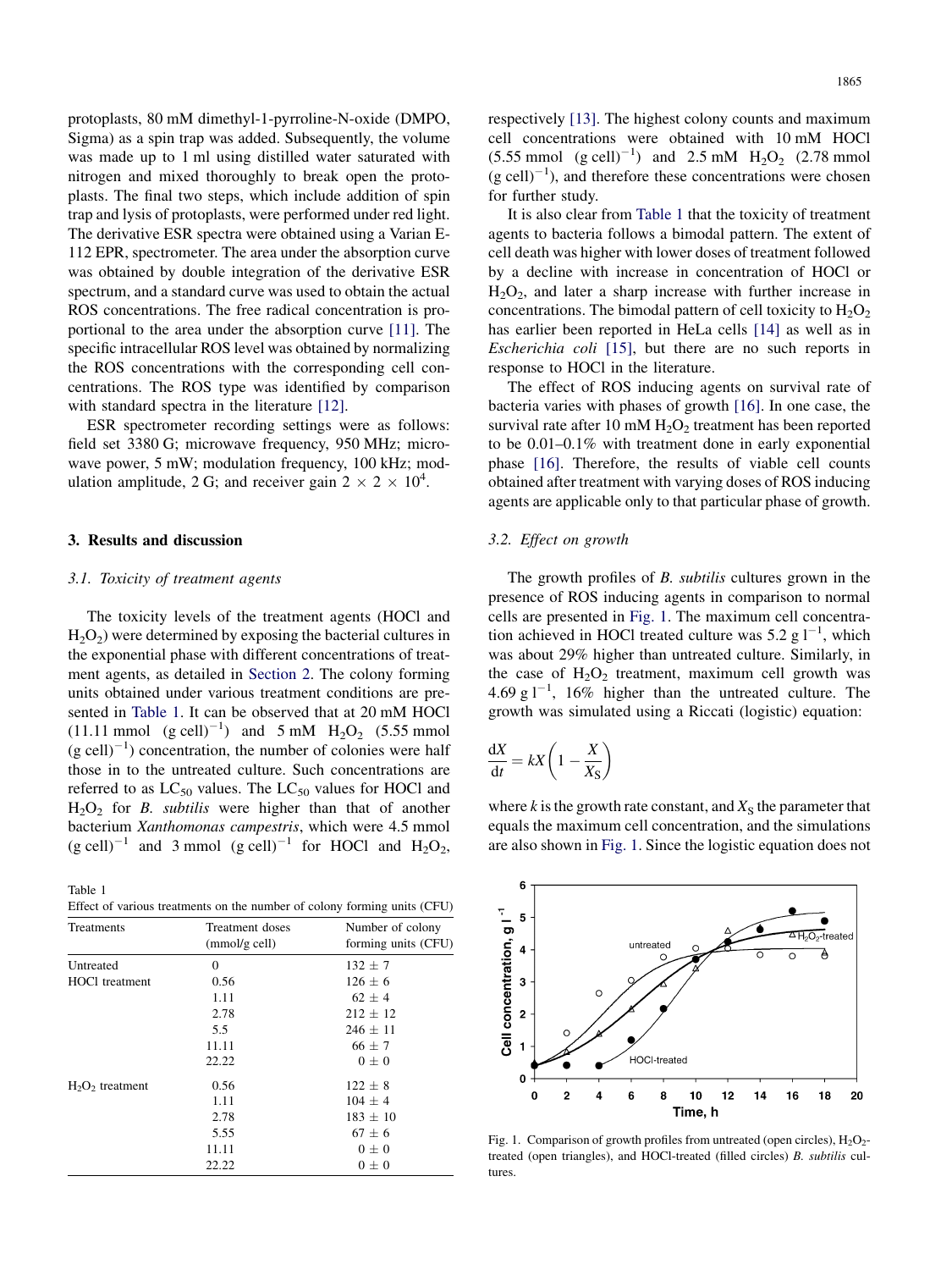describe distinct lag-phases, the HOCl-treated culture growth was simulated after the lag-phase. The values of k (growth rate constant) obtained through nonlinear regression analysis were comparable for HOCl-treated, and untreated cultures (0.53 and  $0.52 h^{-1}$ , respectively), whereas it was lower at  $(0.37 \text{ h}^{-1})$  for H<sub>2</sub>O<sub>2</sub>-treated cultures.

The immediate response to ROS inducing agents was a prominent lag phase, and it was more prominent in HOCltreated cultures compared to the  $H_2O_2$ -treated cultures. The prominent lag phase may be due to time taken by bacteria to recover and adapt to new environment. Interestingly, the specific intracellular ROS levels (siROS) were also the highest during the lag phase, compared to other phases of growth (data not shown).

# 3.3. Effect on enzyme productivity

#### 3.3.1. Increased production of  $\alpha$ -amylase and protease

The time profiles of extracellular  $\alpha$ -amylase concentrations obtained when untreated,  $H_2O_2$ -treated, and HOCltreated cells were cultivated are given in Fig. 2. From the figure, it is clear that both  $H_2O_2$  and HOCl treatments increased production of  $\alpha$ -amylase. The maximum  $\alpha$ -amylase concentration in the  $H_2O_2$  treated case was 1.8-fold, and that in the HOCl treated case was about 2.6-fold of the value obtained in the cultivation with untreated cells.

Similarly, the  $H_2O_2$  and HOCl treatments increased extracellular protease productivity; the maximum protease concentration in the  $H_2O_2$  treated case was two-fold, and that in the HOCl treated case was about 3.5-fold of the value obtained in the cultivation with untreated cells as shown in Fig. 3.

Although the above results establish that ROS inducing treatments increased total enzyme concentration, it does not clearly depict the effect of the treatment at the cellular level. For example, the increase in total enzyme concentration could have been due to increases in both the specific enzyme level (per cell view) and the cell concentration. To inves-



Fig. 2. Comparison of  $\alpha$ -amylase productivities from untreated (open circles),  $H_2O_2$ -treated (open triangles), and HOCl-treated (filled circles) B. subtilis cultures.



Fig. 3. Comparison of protease productivities from untreated (open circles), H2O2-treated (open triangles), and HOCl-treated (filled circles) B. subtilis cultures.

tigate the effect of ROS inducing treatments at a cell level (per cell view), we compared the specific enzyme levels among the three cultivations were compared. The specific enzyme levels when the maximum total enzyme concentrations were observed are given in Table 2. The entries in this table shows that the specific  $\alpha$ -amylase levels when the maximum  $\alpha$ -amylase concentrations were reached, with  $H<sub>2</sub>O<sub>2</sub>$  and HOCl treatments were 1.5-fold and 2.2-fold, respectively, of the value obtained with untreated cells. The specific protease levels when the maximum protease concentrations were reached, with  $H_2O_2$  and HOCl treatments were 1.9- and 2.6-fold, respectively, of the value obtained with untreated cells. The specific enzyme levels clearly show that each cell produces higher enzyme levels as a result of the ROS-inducing treatments.

# 3.3.2. Increased siROS increases specific enzyme productivity

The relationship between the maximum specific level of enzymes and maximum siROS is presented in [Fig. 4](#page-4-0). The maximum siROS values were obtained in the 6 h of cultivation with both treated cultures. Also, as expected, the siROS was higher in the case of HOCl treatment as compared to  $H_2O_2$ , with HOCl known to be a better inducer of ROS [\[13\]](#page-6-0).

Table 2

Maximum specific levels of extracellular enzymes produced under different treatment conditions

| Treatment conditions | Enzymes                                                   | Specific enzyme<br>level $(U (g cell)^{-1})$<br>at maximum total<br>enzyme concentration |
|----------------------|-----------------------------------------------------------|------------------------------------------------------------------------------------------|
| Untreated            | Extracellular $\alpha$ -amylase<br>Extracellular protease | 74.6<br>0.22                                                                             |
| $H_2O_2$ treatment   | Extracellular $\alpha$ -amylase<br>Extracellular protease | 113.7<br>0.42                                                                            |
| HOCl treatment       | Extracellular $\alpha$ -amylase<br>Extracellular protease | 167.2<br>0.56                                                                            |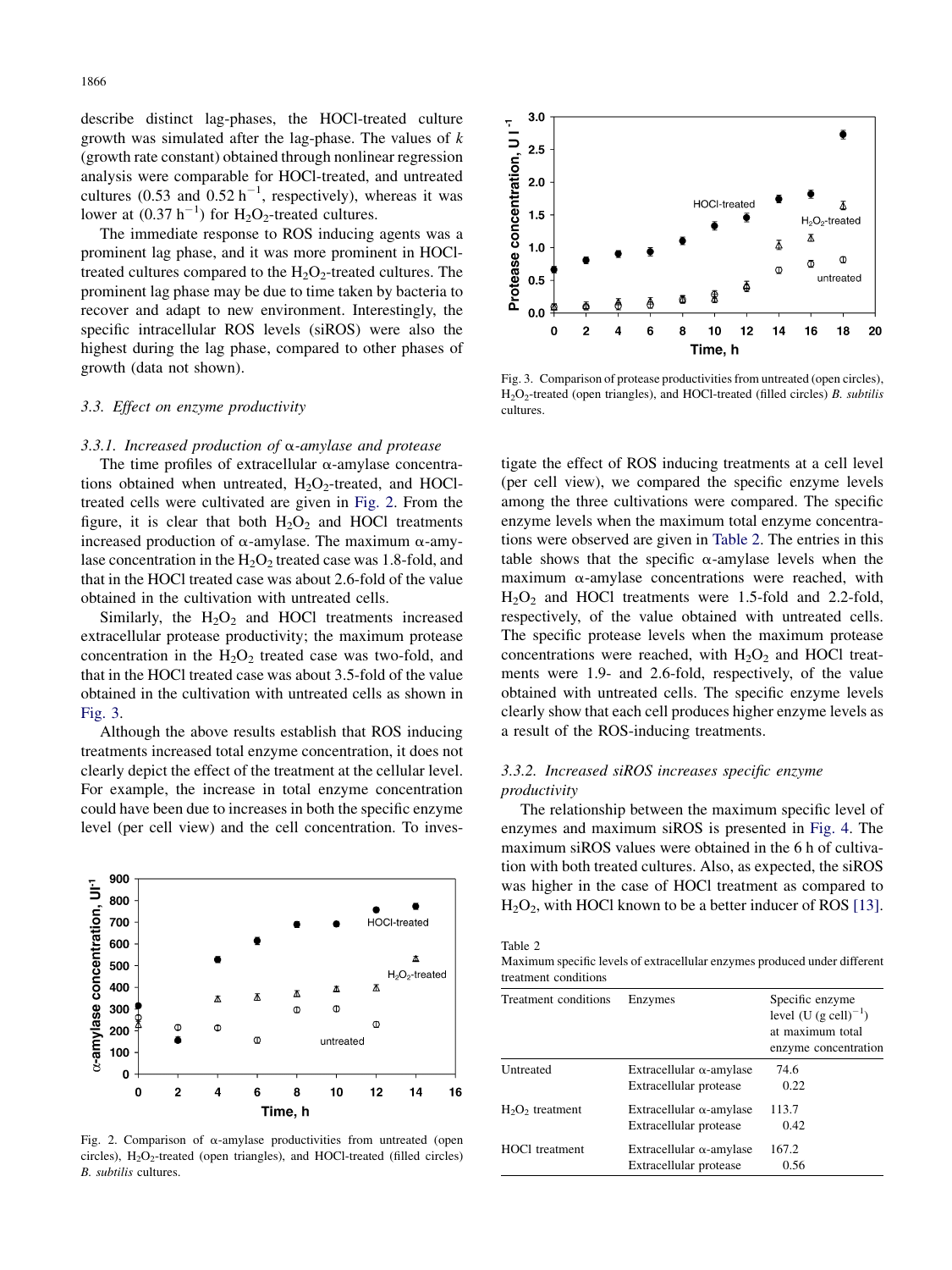<span id="page-4-0"></span>

Fig. 4. Correlation between maximum specific extracellular enzyme levels  $(\alpha$ -amylase: open squares; protease: filled squares) at maximum enzyme concentrations, and maximum siROS.

The increased level of siROS poses a stress condition for the cells, and enhanced syntheses of molecular chaperones, foldases, extracellular degradative enzymes and proteases have been reported in bacteria under various kinds of stresses [\[17,18\]](#page-6-0).

Therefore, increased specific enzyme levels were expected from the ROS inducing treatments. From Fig. 4, it can be seen that the maximum specific levels of both  $\alpha$ amylase and protease increase with siROS. Straight line approximations to the effect of maximum siROS on maximum specific enzyme levels yielded 520 U (mmol)<sup>-1</sup> for  $\alpha$ amylase and  $2.02$  U (mmol)<sup>-1</sup> for protease. Thus, the maximum siROS seems to improve  $\alpha$ -amylase production better than protease production at a per cell level.

Interestingly, the specific enzyme levels of both enzymes obtained immediately after inoculation were higher compared to any other value subsequent in time to that value. This observation was made with both treated and untreated cultures, which rules out the possibility that the treatments cause the initial high value. The possibility of enzyme carryover in the inoculum did not explain the initial high specific level. Changes in environment osmolarity and consequent increases in amino acid pool and glycolysis rate are known to occur when the cells are inoculated in fresh media [\[19\]](#page-6-0). Changes in redox potential due to a change in environment as a result of inoculation in fresh medium can be a reason for a higher specific enzyme levels. Increased enzyme production on inoculation may be one such adaptive response to a change in the environments conditions. This aspect is discussed further in a later section.

# 3.4. Mechanistic aspects of increase in enzyme production

The discussion above established that specific extracellular enzyme level increased with ROS inducing treatments. Whether the increase resulted from higher rate of intracel-



Fig. 5. Correlation between maximum specific intracellular enzyme levels ( $\alpha$ -amylase: open squares; protease: filled squares), and maximum siROS.

lular production or higher rate of secretion into the extracellular space, or a combination of both the processes was unclear. The contributions of intracellular production and secretion toward the observed increases in extracellular enzyme productivities were therefore investigated.

# 3.4.1. Intracellular enzyme production increased with siROS

The maximum intracellular  $\alpha$ -amylase and protease levels are presented as a function of the maximum siROS in Fig. 5. It can be seen that the maximum intracellular enzyme production increased with siROS and thus the siROS levels are positively correlated with the increased production in extracellular enzymes.

#### 3.4.2. Enzyme secretion can also increase with ROS

To investigate whether enzyme secretion is also responsible for the increased production of extracellular enzymes under oxidative stress (increased ROS), microarray data on hydrogen peroxide mediated stress on B. subtilis, which is available in the literature [\[7\]](#page-6-0) was reviewed.

# 3.5. Analysis of microarray data

The microarray data available in literature includes overall transcriptional responses of B. subtilis cultures treated with micromolar concentrations of hydrogen peroxide as well as organic peroxides during mid-exponential phase of growth [\[7\].](#page-6-0) Analysis of the microarray data showed that approximately 75 genes were upregulated and other about 120 genes were downregulated [\[7\]](#page-6-0) under conditions of oxidative stress (hydrogen peroxide exposure). [Table 3](#page-5-0) shows a compilation of the fold-inductions of some genes relevant for secretion in extracellular medium along with their respective functions, which were obtained using the SubtiList interface ([http://genolist.pasteur.fr/SubtiList/\)](http://genolist.pasteur.fr/SubtiList/). The induced genes were under the control of three different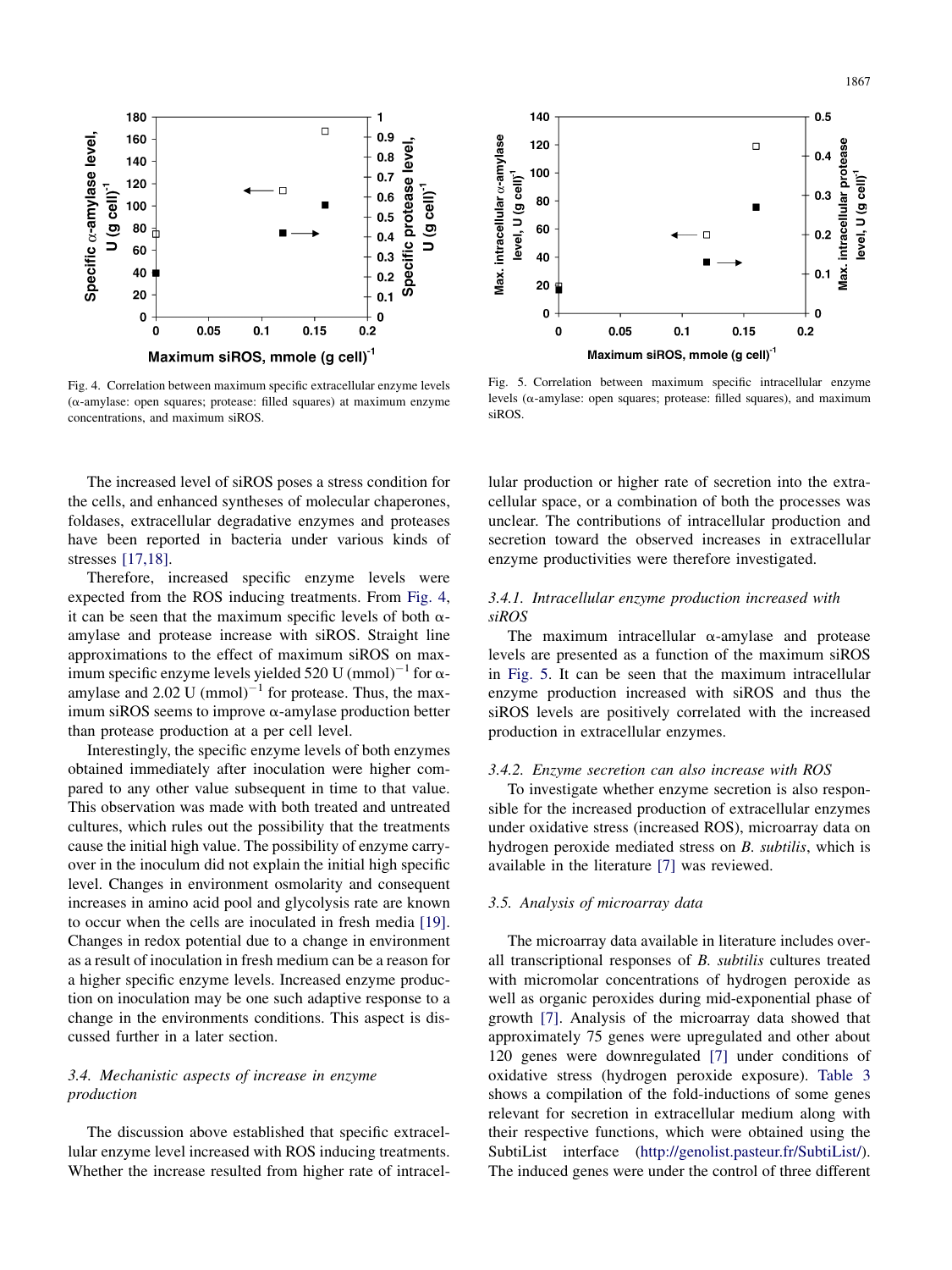<span id="page-5-0"></span>Table 3 A list of B. subtilis genes that were significantly induced under peroxide stress, and their functions

| Genes | Fold induction | Function                                 |
|-------|----------------|------------------------------------------|
| gbsab | 7.62           | Osmotic stress                           |
| sipt  | 4.25           | Signal peptidase I                       |
| raph  | 3.21           | Response regulator aspartate phosphatase |

regulators, namely, PerR, OhrR and  $\sigma^B$ ; PerR is the major response regulator of peroxide stress, OhrR controls a single gene [\[20\]](#page-6-0) and  $\sigma^B$  is a general stress response regulator [\[7\]](#page-6-0).

# 3.5.1. Increased efficiency of secretory apparatus causes increased extracellular a-amylase levels

The microarray data showed derepression of a gene belonging to the secretory apparatus of  $B$ . subtilis,  $\sin T$ (signal peptidase T) when exposed to hydrogen peroxide [\[7\]](#page-6-0). The secretory apparatus in *B. subtilis* comprises of a group of enzymes, and precursor protein translocases [\[21\]](#page-6-0), and secretion of  $\alpha$ -amylase is a multi-step process. The various steps involved in that multi-step process are as follows:

- 1. Targeting of proteins across the cell membrane—a process that is assisted by 15–30 amino acids long signal peptides [\[22–25\]](#page-6-0) and chaperones [\[2\]](#page-6-0).
- 2. Translocation across the membrane by secretory translocase, SecA, Y, E, G, and F [\[26–28\].](#page-6-0)
- 3. Pre-protein processing by signal peptidases (SipS, SipT, SipU, SipV, and SipW) [\[26,29,30\]](#page-6-0).
- 4. Protein folding on the trans side of the membrane, and passage through the cell wall [\[3\]](#page-6-0)—processes assisted by a lipoprotein, PrsA and metal ions such as Ca and  $Fe<sup>3+</sup>$ [\[21\].](#page-6-0)

Of all the above components, multiple signal peptidases (SPases) are major players in secretion of  $\alpha$ -amylase in B. subtilis, and the rate limiting step in the secretion is the release of the signal peptide processed form of the enzyme [\[21\]](#page-6-0). SPases enable the cell to modulate the secretion machinery to adapt to changing environmental conditions. Studies with various Sip mutants in B. amyloliquefaciens also showed that  $\sin\theta T$  needed for secretion of  $\alpha$ -amylase (AmyQ) [\[2\].](#page-6-0) In another case, it has been shown that SipTand SipS play a major role in the processing of secretory preproteins and other chromosomally encoded SPases (SipU, SipV and SipW) are considered to be of less importance in B. subtilis [\[29\]](#page-6-0).

The microarray data shows 4.25-fold induction for  $\sin T$ under oxidative stress [\[7\].](#page-6-0) The increased levels of SipT suggest an increase in the processing of the  $\alpha$ -amylase enzyme for secretion into the extracellular space. The increased activity of preprotein processing machinery can result in efficient enzyme release into the extracellular space. Therefore, an induced level of SipT is in correlation with the observed increase of  $\alpha$ -amylase levels in

culture. Thus, increased efficiency of the secretory apparatus can also be a reason for the increase in  $\alpha$ -amylase productivity.

The microarray data also showed other interesting features such as induction of osmotic stress genes, gbsAB. These genes code for the production of osmo-protectant glycine betaine which is associated with osmotic stress. These genes are also induced in exponential phase of cultures [\[31\].](#page-6-0) The microarray data showed approximately 7.6-fold induction of gbsAB genes under peroxide mediated stress [\[7\]](#page-6-0) and suggests a change in the osmolarity of the culture as a result of treatment with ROS inducing treatment agents. The observation that changes in the osmotic environment can cause changes in the levels of amino acids and glycolysis rate have been discussed previously. These changes probably lead to the observed increase in the specific enzyme productivities upon inoculation (discussed earlier) in culture under osmotic stress condition as an adaptive response. The microarray data also showed induction of the rapH gene, which codes for response regulator aspartate phosphatase. Rap phosphatase genes containing plasmids are used industrially for increased enzyme secretion in B. subtilis cultures [\[32\]](#page-6-0). Rap phosphatases act as celldensity signaling molecules in B. subtilis [\[33\]](#page-6-0) and they increase extracellular enzyme production by inhibiting secretory proteases causing their proteolysis under low density cell culture or exponential phase growing cultures [\[33\]](#page-6-0). Immediately after inoculation, the cell density is low and rapH gene induction could also be a reason for the observed increase in specific  $\alpha$ -amylase level upon inoculation.

# 3.5.2. Increased protease activity as an adaptive response to oxidative stress

The microarray data available in literature did not include any protease specific genes. Nevertheless, the present our experimental results clearly showed an increased protease level as a result of treatment with ROS inducing agents, which finds support from other available data on transcriptional profiling in literature. These transcriptional profiling data showed a large number of spo genes involved in stress management, some of which encode for proteases and peptidases [\[34,35\].](#page-6-0) There are also reports of a major class of ATP dependent proteases, Clp proteases, being induced in a wide range of environmental stresses [\[36–38\].](#page-7-0)

# 4. Conclusions

B. subtilis cultures were treated with sublethal doses of ROS inducing agents (HOCl and  $H_2O_2$ ). The treatment increased maximum cell growth concentration and maximum specific activities of enzymes such as  $\alpha$ -amylase and protease. The increases in the enzyme activity and growth were higher in HOCl treated cultures as compared to  $H_2O_2$ treated cultures. Further the increase correlated with levels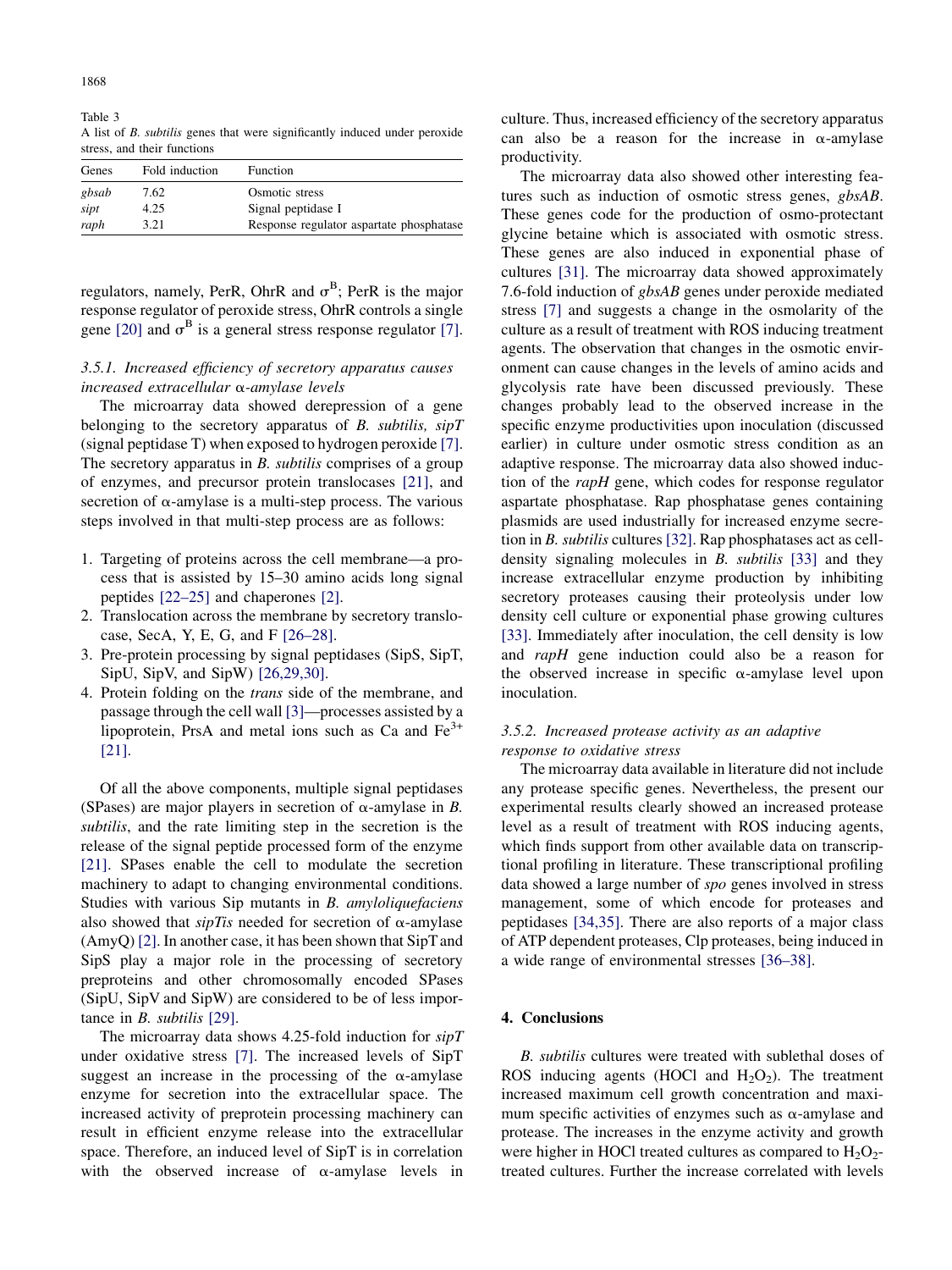<span id="page-6-0"></span>of ROS. Analysis of microarray data on transcriptional induction of genes under  $H_2O_2$  mediated stress in B. subtilis showed that the increase in growth and enzyme activities were a result of adaptive responses induced under oxi dative stress.

## Acknowledgements

We would like to thank Susmita Sahoo and Kapileswar Nayak, graduate students, Department of Chemical Engineering, Indian Institute of Technology, Bombay, India for their help in this work.

#### References

- [1] Ferrari E, Jarnagin AS, Schmidt BF. Commercial production of extracellular enzymes. In: Sonenshein AL, Hoch JA, Losick R, editors. Bacillus subtilis and other Gram-positive bacteria: biochemistry, physiology and molecular genetics. Washington: American Society for Microbiology; 1993. p. 917–37.
- [2] Bron S, Bolhuis A, Tjalsma H, Holsappel S, Venema G, van Dijl JM. Protein secretion and possible roles for multiple signal peptidases for precursor processing in bacilli. J Biotech 1998;64:3–13.
- [3] Jensen CL, Stephenson K, Jorgensen ST, Harwood C. Cell-associated degradation affects the yield of secreted engineered and heterologous proteins in the Bacillus subtilis expression system. Microbiology 2000;146:2583–94.
- [4] Sies H. Oxidative stress: oxidants and anti-oxidants.. New York: Academic Press; 1991.
- [5] Georgiou G. How to flip the (redox) switch. Cell 2002;111:607-10.
- [6] Storz G, Imlay A. Oxidative stress. Curr Opin Microbiol 1999;2:188– 94.
- [7] Helmann JD, Winston MF, Gaballa A, Kobel PA, Morshedi MM, Fawcett P, et al. The global transcriptional response of Bacillus subtilis to peroxide stress is coordinated by three transcription factors. J Bacteriol 2003;185:243–53.
- [8] Sarath G, Motte RSDL, Wagner FW. Proteolytic Enzymes: A Practical Approach. Oxford: IRL Press; 1990.
- [9] Sahoo S, Verma R, Suresh AK, Rao KK, Bellare J, Sureshkumar GK. Macro-level and genetic-level responses of Bacillus subtilis to shear stress. Biotech Prog 2003;19:1689–96.
- [10] Sahoo S, Rao KK, Suraishkumar GK. Induced reactive oxygen species improve enzyme production from Aspergillus niger cultivation. Biotech Lett 2003;25:821–5.
- [11] Borg DC. Applications of electron spin resonance in biology. In: Pryor WA, editor. Free Radicals in Biology, Vol. 1. New York: Academic Press; 1976. p. 69–147.
- [12] Zweier JL. Measurement of superoxide-derived free radicals in the reperfused heart. J Biol Chem 1998;263:1353–7.
- [13] Manjularao Y, Sureshkumar GK. Improvement in bioreactor productivities using free-radicals: HOCl-induced overproduction of Xanthan gum from Xanthomonas campestris cells in culture. Biotechnol Bioeng 2001;72:62–8.
- [14] Nakamura J, Purvis RE, Swenberg JA. Micromolar concentrations of hydrogen peroxide induce oxidative DNA lesions more efficiently than millimolar concentrations in mammalian cells. Nucleic Acids Res 2003;31:1790–5.
- [15] Luo Y, Han Z, Chin SM, Linn S. Three chemically distinct types of oxidants formed by iron-mediated Fenton reactions in the presence of DNA. Proc Natl Acad Sci USA 1994;91:12438–42.
- [16] Dowds BCA. The oxidative stress response in *Bacillus subtilis*. FEMS Microbiol Lett 1994;124:255–64.
- [17] Msadek T, Kunst F, Henner D, Klier A, Rapoport G, Dedonder R. Signal transduction pathway controlling synthesis of a class of degradative enzymes in *Bacillus subtilis*: expression of the regulatory genes and analysis of mutations in degS and degU. J Bacteriol 1990;172:824–34.
- [18] Pummi T, Leskela S, Wahlstrom E, Gerth U, Tjalsma H, Hecker M, et al. ClpXP protease regulates the signal peptide cleavage of secretory preproteins in Bacillus subtilis with a mechanism distinct from that of the Esc ABC transporter. J Bacteriol 2002;184:1010–8.
- [19] Wang H, Lee P, Liu L, Su J. Effect of sorbitol induced osmotic stress on the changes of carbohydrate and free amino acid pools in sweet potato cell suspension cultures. Bot Bull Acad Sin 1999;40:219–25.
- [20] Fuangthong M, Atichartpongkul S, Mongkolsuk S, Helmann JD. OhrR is a repressor of ohrA, a key organic hydroperoxide resistance determinant in Bacillus subtilis. J Bacteriol 2001;183:4134–41.
- [21] Leloup L, Haddaoui EA, Chambert R, Petit-Galtron MF, Characterization of the rate limiting step of the secretion of Bacillus subtilis aamylase overproduced during the exponential phase of growth. Microbiology 1997;143:3295–303.
- [22] Driessen AJM. How proteins cross the bacterial cytoplasmic membrane. J Membr Biol 1994;142:145–59.
- [23] Pugsley T. The complete general secretory pathway in Gram-negative bacteria. Microbiol Rev 1993;57:50–108.
- [24] Tjalsma H, Bolhuis A, van Roosmalen ML, Wiegert T, Schumann W, Broekhuizen CP, et al. Functional analysis of the secretory precursor processing machinery of Bacillus subtilis: identification of a eubacterial homolog of archeal and eukaryotic signal peptidases. Genes Dev 1998;12:2318–31.
- [25] van Wely KHM, Swaving J, Klein M, Freudl R, Driessen JM. The carboxyl terminus of the Bacillus subtilis SecA is dispensible for protein secretion and viability. Microbiology 2000;146: 2573–81.
- [26] Bolhuis A, Sorokin A, Azevedo V, Ehrlich SD, Braun PG, de Jong A, et al. Bacillus subtilis can modulate its capacity and specificity for protein secretion through temporally controlled expression of the sipS gene for signal peptidase I. Mol Microbiol 1996;22: 605–18.
- [27] Overhoff B, Klein M, Spies M, Freudl R. Identification of a gene fragment which codes for the 364 amino-terminal amino acid residues of a SecA homologue from Bacillus subtilis: further evidence for the conservation of protein export apparatus in gram-positive and gramnegative bacteria. Mol Gen Genet 1991;228:417–23.
- [28] von Heijne G. The signal peptide. J Membr Biol 1990;115:195–201.
- [29] Tjalsma H, Noback MA, Bron S, Venema G, Yamane K, van Dijl JM. Bacillus subtilis contains four closely related type I signal peptidase with overlapping substrate specificities. J Biol Chem 1997;272:25983–92.
- [30] van Dijl JM, de Jong A, Vehmaanpera J, Venema G, Bron S. Signal peptidase I in Bacillus subtilis: patterns of conserved amino acids in prokaryotic and eukaryotic type I signal peptidases. EMBO J 1992;11:2819–28.
- [31] Caldas T, Caulet-Demont N, Ghazi A, Richarme G. Thermoprotection by glycine betaine and choline. Microbiology 1999;145:2543–8.
- [32] Meijer WJJ, Wisman GBA, Terpstra P, Thorsted PB, Thomas CM, Holsappel S, et al. Rolling-circle plasmids from Bacillus subtilis: complete nucleotide sequences and analyses of genes of pTA1015, pTA1040, pTA1050 and pTA1060, and comparisons with related plasmids from Gram positive bacteria. FEMS Microbiol Rev 1998;21:337–68.
- [33] Koetje EJ, Hajdo-Milasinovic A, Kiewiet R, Bron S, Tjalsma H. A plasmid borne Rap-Phr system of Bacillus subtilis can mediate cell density controlled production of extracellular proteases. Microbiology 2003;149:19–28.
- [34] Sakamoto JJ, Sasaki M, Tsuchido T. Purification and characterization of a Bacillus subtilis 168 nuclease, YokF, involving in chromosomal DNA degradation and cell death caused by thermal shock treatments. J Biol Chem 2001;276:47046–51.